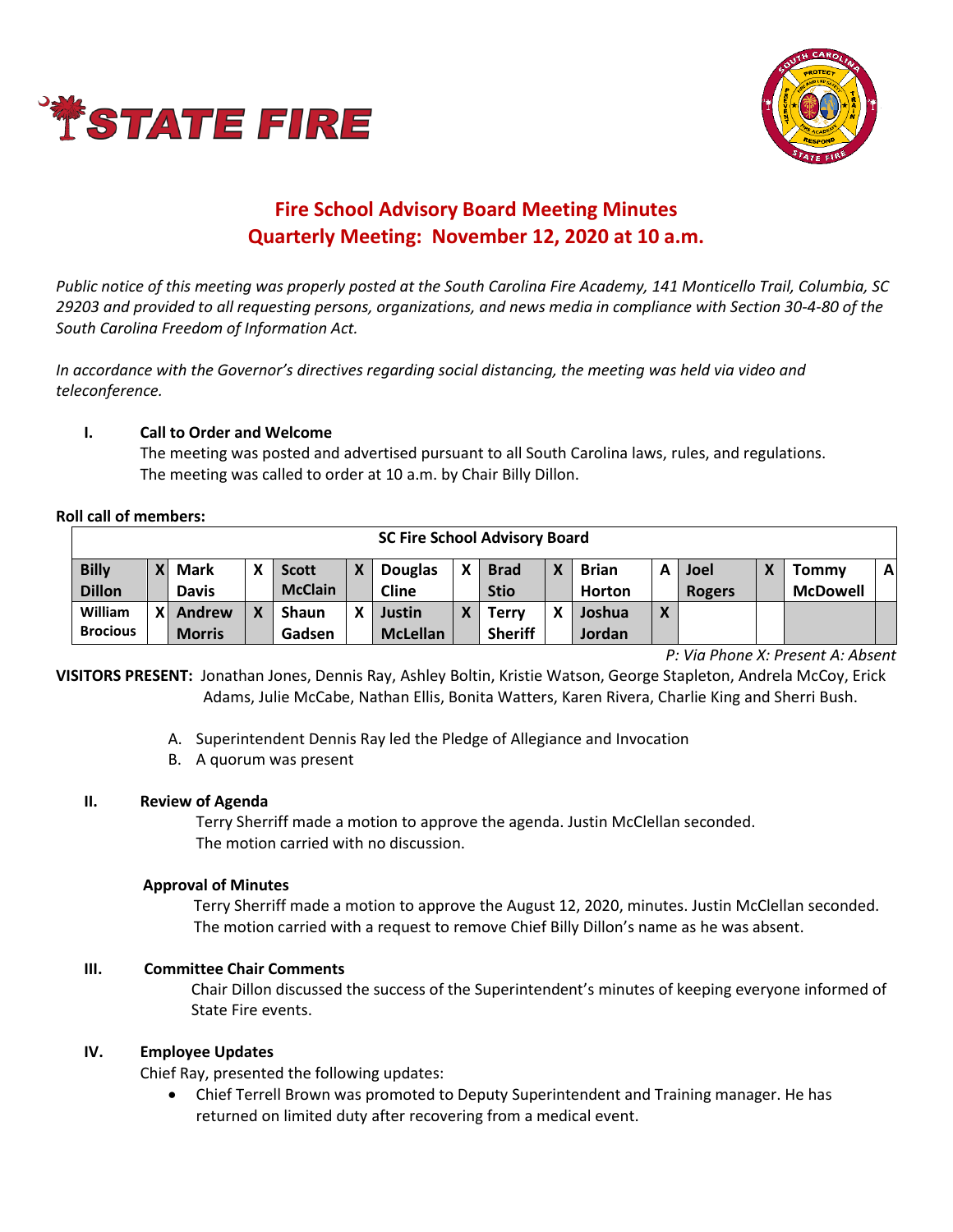- There are two Program Coordinator I positions still available in resident training. Recruiting for these positions has been difficult due to the pay cap for retired employees and the compensation compared to shift work.
- The regional offices have been restructured to increase the availability of the regional coordinators. There are now 2 additional regional offices in the state - one in Myrtle Beach and the other in Anderson. Three regional coordinator positions were posted. Two of the three have been filled. The third has been reposted. Eric Bolen has been hired for Region 5 and Wayne Craft for Region 7. Both begin Nov. 17, 2020.
- Kristie Watson received a United States Congressional Recognition for Outstanding Customer Service.

# **V. Superintendent's Remarks**

Chief Ray presented the following updates:

- Briefly discussed the challenges of continuing to deliver training during the pandemic.
- SCFA held its first virtual graduation and first hybrid recruit school. Also hosted the first webinar, national webinar, and virtual course delivery using Zoom. All of these were a success.
- The Superintendent's Minute video is available for viewing.

# **VI. State Fire Marshal's Remarks**

Chief Jonathan Jones presented the following updates:

- Briefly discussed the expansion of services in an effort to get back to normal and praised the team for their adaptability.
- Approximately 120 members were deployed for three separate storms as part of the Incident Support team and the Urban Search and Rescue team.
- Continue to meet with OSHA to maintain a safe training environment.
- Cafeteria returns to indoor dining with limited seating capacity.
- Exposure and positive COVID cases have been minimal due to safety precautions

# **Finance Related**

- A. Chief Jones presented the following updates:
	- State Fire's income has been impacted due to the restrictions related to the COVID pandemic, however, we do not anticipate a significant hit to our primary funding - which is the One Percent and .35% funding source for the foreseeable future.
	- Currently down approximately 40 percent of generated revenue. Predict ending the fiscal year approximately \$500,000 less than last year. This shortage will not impact operations, but could potentially impact the time frame of the ongoing CPIP projects.
	- Currently at 38 percent of our total budget for the first quarter.
	- Ended the first quarter with \$11,632,040.72 cash on hand. This is approximately \$350,000 less than where we started the fiscal year.

# **CPIP Project Updates**

B. George Stapleton, on behalf of Chief Jones, presented the following updates:

- Fire station is in the final change orders phase. Two changes have been requested repair the louvers that run the ventilation system and resurfacing the floor. Once these items have been completed, the fire station project is complete.
- The Drill tower project is a State Fire project since it is less than \$1 million. It will go out-to-bid after the contract with the engineer has been signed. Approximated \$726,000 has been budgeted for this project. The tower has been inspected twice. It is showing more deterioration in the brick.
- Front entrance parking lot will be re-asphalted. A new parking lot will be installed next to Building 22 (next to USAR building) at a budgeted cost of \$171,000.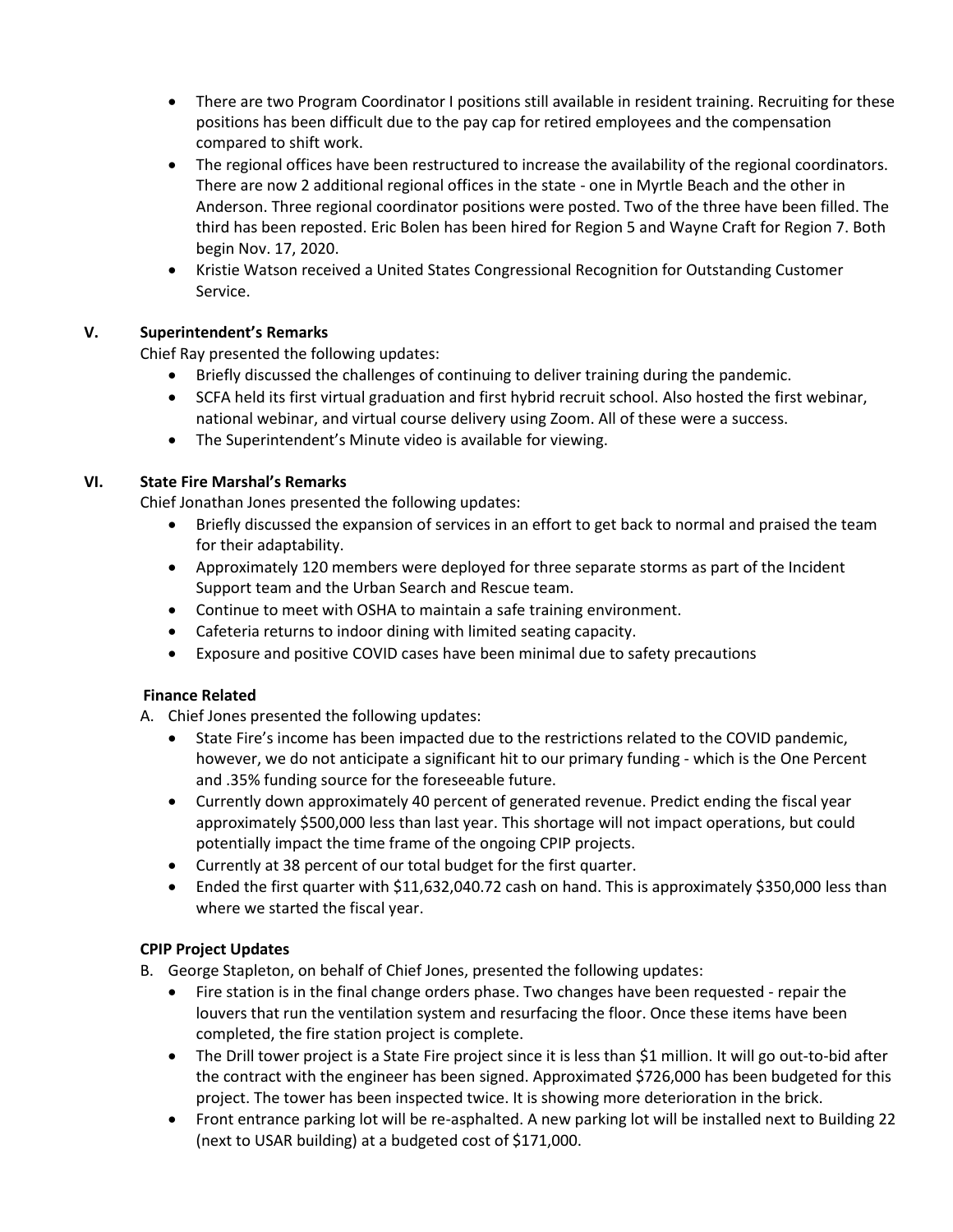- Phase II of replacement of existing HVAC units continues with the USAR building, cafeteria, and fire station. \$100,000 has been budgeted.
- The asphalt project will include a new parking lot near building 22, and resurfacing of the entire parking lot at the front of the campus. This will begin when the weather improves.
- Renovation of bathrooms in Building 4, instructor building, cafeteria, student processing, and rear restrooms near the FLAG area are at a budgeted cost of \$145,000 for the renovations and \$10,000 for the plans. Currently have approval for Phase I. Consultation with an architect is required to create the plans for the renovation.

## **Grants Update**

- Awarded an AFG supplemental grant for COVID response in the amount of \$129,800. This was used to purchase protective masks for students and instructors. We have issued 20,000 masks. Also purchased surgical and N95 masks. Currently awaiting the final 1,600 masks which will close the grant.
- The 2018 AFG grant allowed the purchase of 100 sets of new turnout gear, a new washer extractor and dryer and \$40,000 went to purchase new medical simulation equipment and five defibrillators.
- Awarded the AFG grant for 2019 for \$427,340. Of that, \$177,000 is for a new records management system. We were also able to replace 30 mobile trailers and will use \$61,000 to purchase confined space rescue equipment for the trailers.
- Currently waiting for AFG 2020 to open.
- Awarded a SAFER Grant for \$300,000. This is a four-year grant that will pay for a Retention and Recruitment Coordinator to work directly with the Fire Academy on the CTC program.

## **VII. SCFA Section Reports**

#### Facilities

Dennis Ray provided a facilities update on behalf of Greg Bass.

- There are no vacancies.
- No site support from SC Dept. of Corrections (inmate labor) since the pandemic began. There are two contract temps that handle the janitorial duties for the site.
- One contract temp in the cafeteria.
- Maintenance staff continues to do COVID-19 related work onsite as well as at LLR.
- There has be approximately 75 percent increase in costs in the cafeteria due to the imposed restrictions related to the pandemic. Plans are being made to allow re-entry into the cafeteria to combat these increased costs.

#### Curriculum

Bonita Watters provided additional curriculum updates:

- The I-300 and I-400 classes in Blackboard were accomplished with the collaboration of production and development.
- There are several classes in developmental process for Rescue, Haz-Mat and Engine Ops. Instructor I & II will begin the pilot in 2021 to the new NFPA 1041 standard. NFPA 1001 Firefighter series will be updating instructors to E7 during summer 2021.
- Production was heavily involved in the Hybrid Recruit school.

#### **Training**

Kristie Watson provided an onsite training section update on behalf of Terrell Brown:

- Recruit class is ongoing with 25 students.
- Next recruit class begins Jan. 4, 2021.
- There is a need for full-time and part-time instructors.
- There is an ongoing AARF class and one more will be held before the end of December.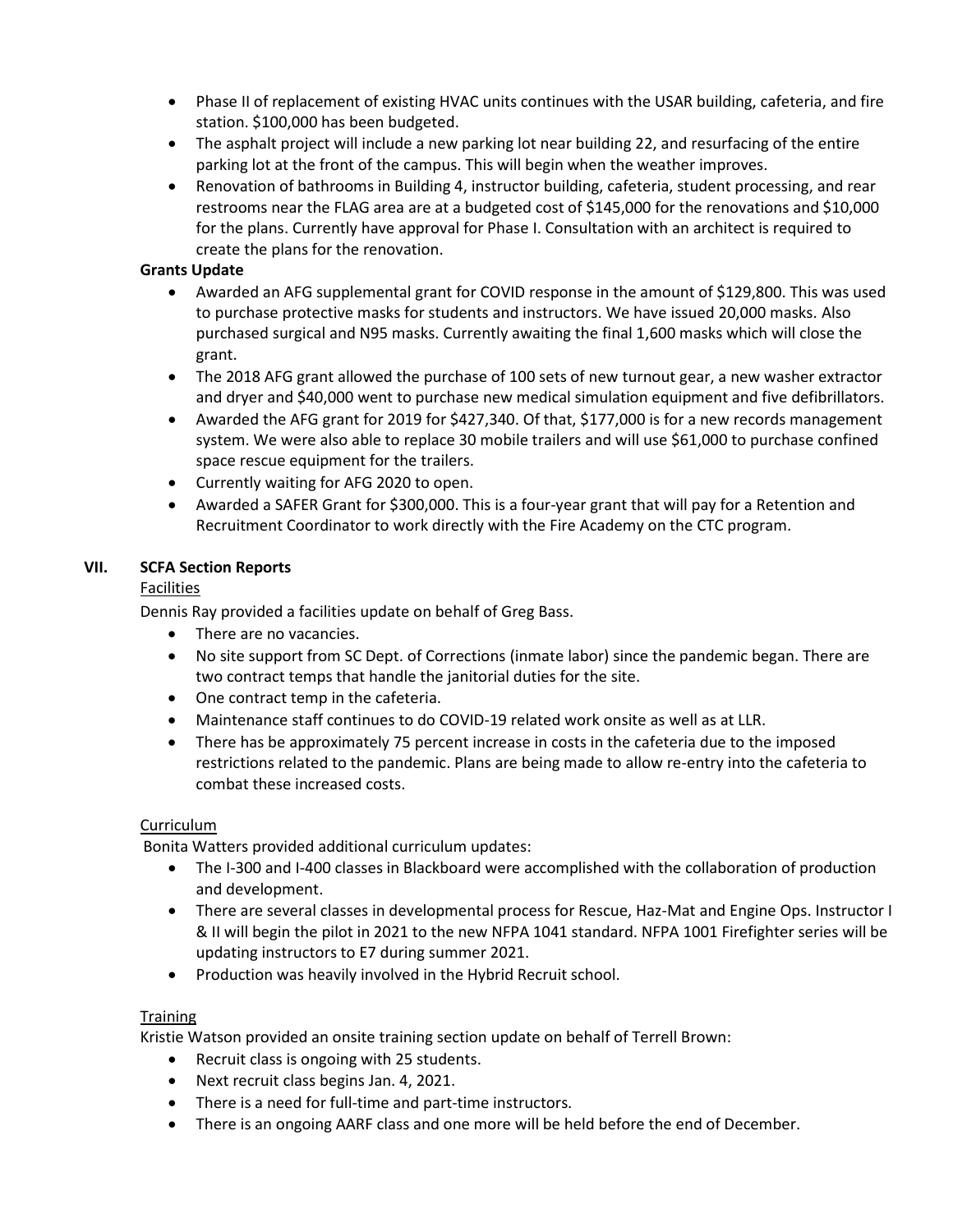• Adhering to COVID-19 regulations by having informed consent, screenings, providing masks, disinfecting classrooms after lunch and at the end of each day.

# Regional Training

Erick Adams provided a regional training section update on behalf of Chief Terrell Brown:

- Five recruit schools graduated 102 new firefighters.
- Currently providing SME for development.
- Hired an equipment operator for deliveries and operations on site.
- Held a virtual New Instructor Orientation class three times. With one class hosting almost 100 students. There are two more being held this year.
- Providing masks to all students and instructors.
- Hiring two new regional coordinators has allowed Erick Adams to do more supervisory duties including training of regional staff, evaluating instructors, and dealing with personnel issues.
- Approximately 254 new instructors have been trained. Next year's IOW event will be advertised in January 2021.

## **EMS**

Julie McCabe provided a training update:

- National Registry EMT Exam is Dec.16, 2020 for the shoreline class. The on-campus EMT class will finish Dec. 16, 2020. Those students will assist with the exam in December and test in January 2021.
- Current NREMT first time pass rate is 81 percent above the national average of 70 percent.
- There is a BLS open enrollment class Dec. 7, 2020 on site.
- TECC will be on campus Feb. 22-23, 2021.
- There are currently EMT classes in Williston, Aiken, and Charleston. The Charleston class is part of a recruit program.
- New EMT classes in Shoreline starting in December.
- Next onsite EMT class starts in January and is available for open enrollment.
- EMT class in Bluffton is part of a recruit program
- Two EMT refreshers one in May 2021 with Columbia Fire and one in Jan. 2021 in Beaufort-Port Royal.
- Greenwood is finishing up EMR refresher. Batesburg-Leesville will begin in January.
- Part-time instructors are needed with the expanded classes.

# Accreditation

Julie McCabe provided an update:

- Hired Andrela Riley as the new Accreditation Manager.
- Driver Operator exams are complete and ready for pick up by regions
- Assessment Solutions Corporation will be replacing LXR for the next two years. Currently transitioning the test banks over to new system.
- IFSAC Site visit scheduled for February 2021 was rescheduled for May 2021. There is a possibility this date may also change due to the COVID-19 pandemic. ProBoard recently issued a blanket extension on all of accreditation.
- Accreditation is working with curriculum on the NFPA updates and test bank updates.

# Administration

Sherri Bush, Administrative Supervisor, provided an update:

• Provided update on the numbers contained in the report.

# Marketing

Chief Dennis Ray provided Marketing and Special Projects updates on behalf of Amy Williamson:

- Hosted a Virtual Leadership Training Nov. 5, 2020. The topic was The Next Generation of Leaders.
- Hosted Nov. 7, 2020 the Society of Fire Service Instructors event. The Society of Fire Service Instructors is offering free membership.